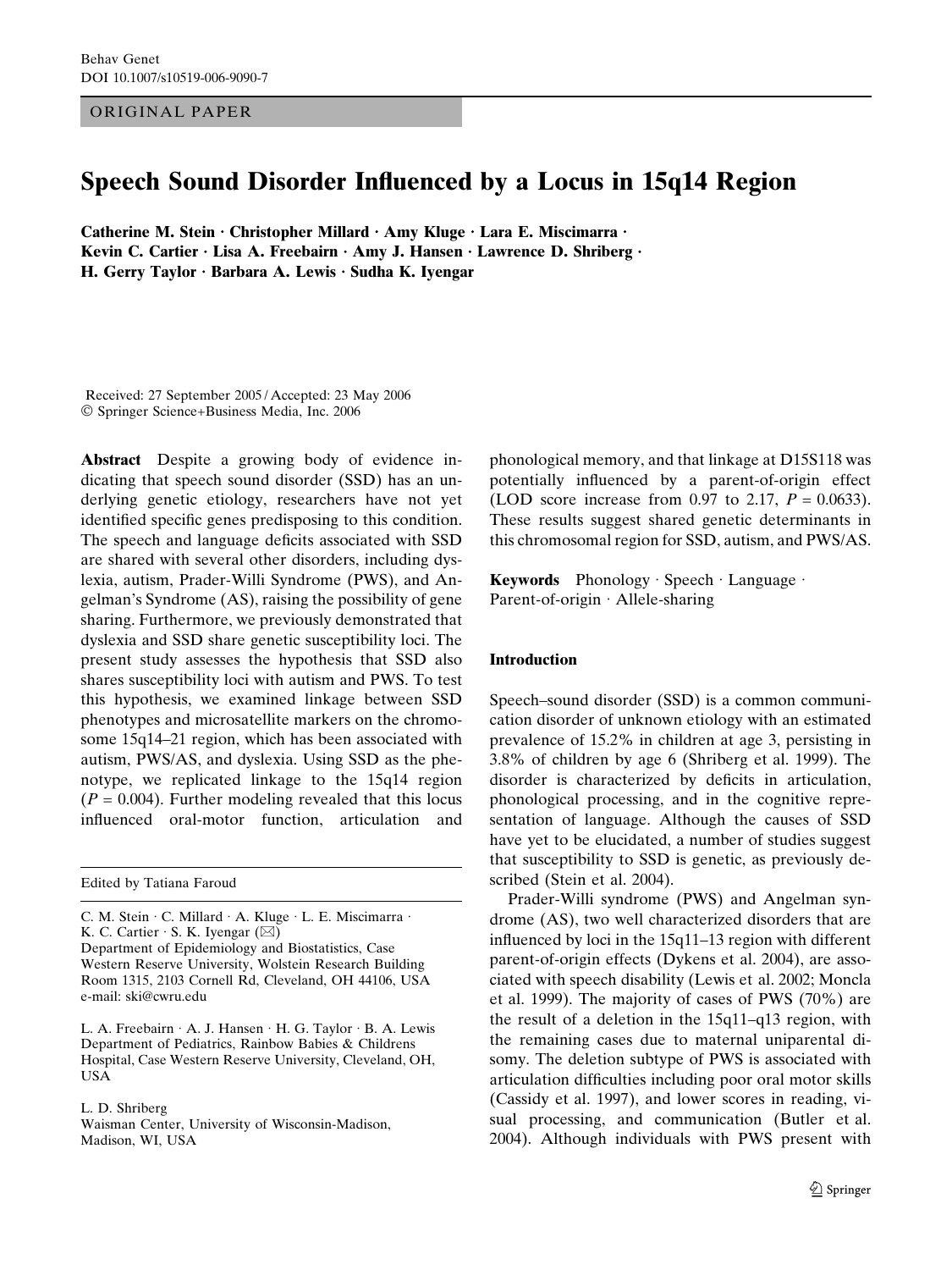depressed IQs (the average full scale IQ is 65), the SSD associated with PWS is severe and not explained by IQ alone. In a study of 55 individuals with PWS (24 with the deletion subtype), ranging in age from preschool to adult, all reported a history of or current enrollment in speech therapy for a SSD (Lewis et al. 2002). The deletion subtype of AS has also been associated with a lack of speech development and lower cognitive abilities (Moncla et al. 1999). In a survey of children with AS ( $N = 20$ ) all vocalized but only 10 acquired single words, with 15 words the maximum number acquired (Alvares and Downing 1998). Most relied on nonspeech methods of communication. Factors related to the expressive delay included cognitive delay as well as poor oral motor skills. A duplication of this region has been additionally associated with a phonological awareness deficit, single word reading impairment, articulation difficulties, language impairment, dyspraxia, and motor impairment (Boyar et al. 2001). Linkage to the 15q11–q14 region has also been demonstrated for autism (reviewed in Muhle et al. 2004) (Fig. 1), another disorder involving communication deficits, including speech and prosodic disorders (Shriberg et al. 2001). Although children with autism characteristically present with social language deficits, deficits in articulation including higher rates of residual speech sound errors have been reported (Shriberg et al. 2001).

SSD are often co-morbid with language impairment (LI). The comorbidity of SSD and LI has been estimated at 6–21% for children with receptive language disorders, and 38–62% for children with expressive language disorders (Shriberg and Austin 1998). Thus, comorbid expressive disorder is 2–3 times more common in SSD than comorbid receptive disorder. Shriberg et al. (1999) reported rates of co-morbidity between SSD and LI in children with persistent speech delay of 11–15% at 6 years of age, with considerably higher rates of 40–60% reported for preschool children (Shriberg and Austin 1998). Children with co-morbid SSD and LI often present with reading disorders (RD) at school age. High rates of co-morbidity of LI with RD have also been reported (Bishop 2001). Flax et al. (2003) found that 68% of LI probands also met the criteria for RD.

Cognitive deficits shared by SSD and RD include difficulties in the establishment of phonological, semantic, and morphosyntactic representations and in cognitive processing (Stein et al. 2004). However, SSD differs from RD in two primary ways. First, whereas reading is taught directly, speech acquisition is acquired less directly through exposure to a language environment. Second, SSD can be diagnosed in children of pre-school age, whereas RD cannot be diagnosed until children have been exposed to reading instruction. Many children with SSD eventually

Fig. 1 Delineation of regions of linkage to PWS, AS, autism, and dyslexia for chromosome 15q11–q21. The width of the linkage interval for each study is represented by a solid line flanked by two diamonds. The reference scale for each study was determined by aligning the markers used with the UCSC physical map. Genetic (cM) and physical (Mb) distances are not to scale

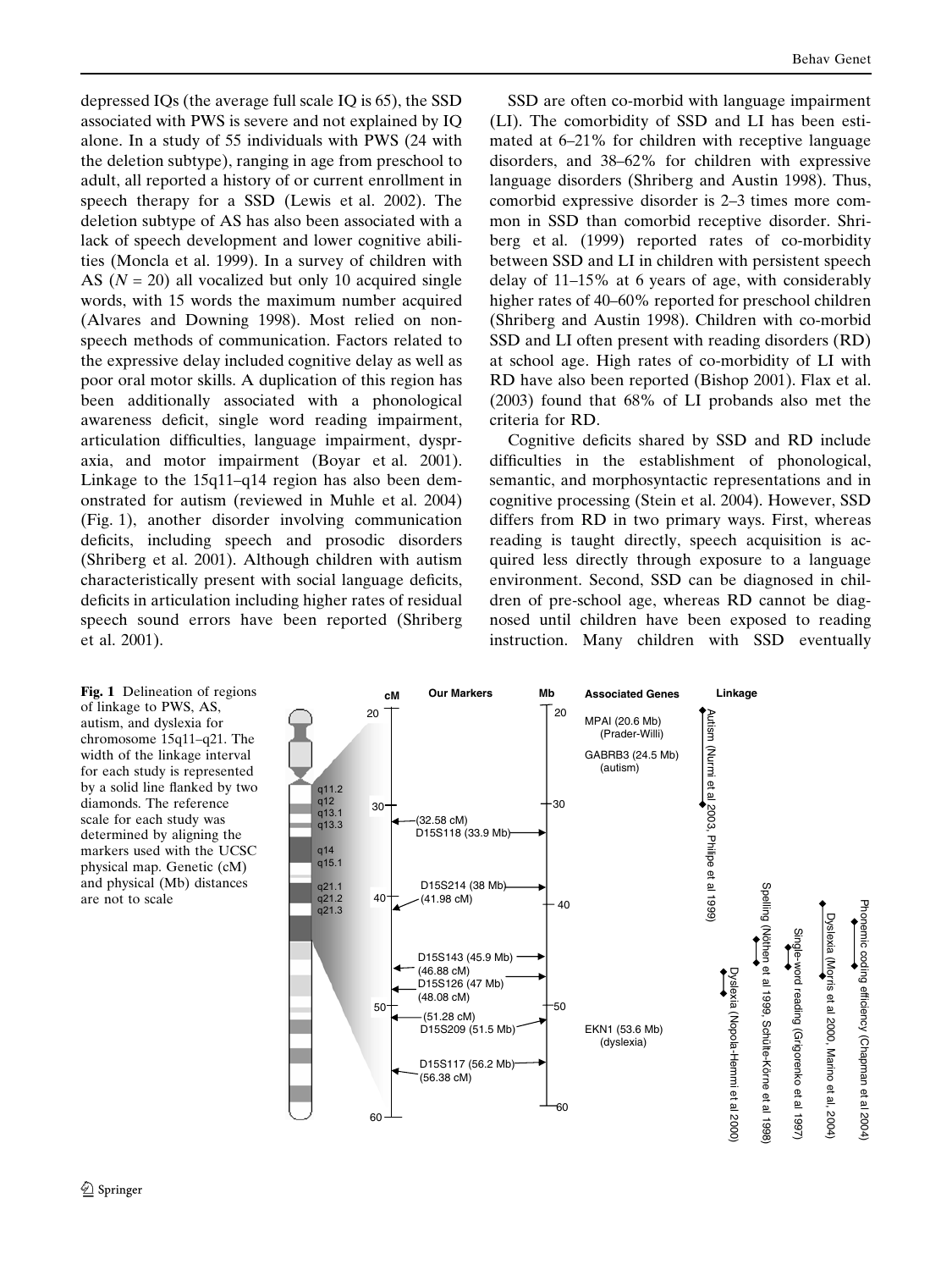develop deficits in reading, language, and spelling (Lewis et al. 2000). Pennington and colleagues have suggested that SSD predicts the development of dyslexia in individuals from high-risk families (Raitano et al. 2004). This common etiology leads to the hypothesis that the two disorders share susceptibility genes (Pennington 1997), and indeed, our previous genetic work supports this hypothesis (Stein et al. 2004).

Smith and colleagues (Smith et al. 1983) were the first to report linkage for dyslexia to chromosome 15. Other evidence suggests linkage for dyslexia to the chromosome 15q15–q21 region (DYX1; OMIM 127700) (Fig. 1; also reviewed in Fisher and DeFries 2002). Dyslexia-related endophenotypes have also been linked to this region, including single-word reading (Grigorenko et al. 1997), phonological awareness (Wigg et al. 2004), phonemic coding efficiency (Chapman et al. 2004), and word identification (Chapman et al. 2004; Wigg et al. 2004). Spelling disability has been linked to this region as well (Nöthen et al. 1999; Schulte-Körne et al. 1998; Wigg et al. 2004). However, other studies have not confirmed linkage for dyslexia or dyslexia endophenotypes to this region (Bisgaard et al. 1987; Cardon et al. 1994; Fisher et al. 2002; Rabin et al. 1993). Recently, a candidate gene in this region was identified (DYX1C1; OMIM 608706; also referred to as EKN1) and associated with dyslexia susceptibility in a Finnish population (Taipale et al. 2003). However, this association was not confirmed in a UK sample (Scerri et al. 2004) or in two Italian samples (Bellini et al. 2005; Marino et al. 2005). In a Canadian sample, dyslexia risk was associated with a different allele in EKN1 (Wigg et al. 2004). Genome scans examining linkage for specific language impairment, defined as the failure to acquire language skills in the absence of any intellectual, sensorimotor, or affective deficit, have not revealed linkage to this region of chromosome 15 (Bartlett et al. 2002; SLI Consortium 2002, 2004). Most recently, the EKN1 region has been linked to articulation and phonological memory (Smith et al. 2005).

Based on the overlapping phenotypes of SSD, PWS/ AS, autism, and dyslexia, we hypothesized that loci in the chromosome 15q region that are linked to these disorders may also influence SSD susceptibility. In this study, we examined linkage of SSD phenotypes to microsatellite markers on chromosome 15q to further explore this hypothesis. EKN1 has been localized to 15q21.3 (~45.6 Mb), and the autism and PWS/AS regions lie proximal to DYX1 between 15q11–q14 (~23.2–34.0 Mb). We analyzed SSD affection as a binary trait, as well as quantitative measures of speech,

language, and reading skills (i.e., quantitative endophenotypes), in families ascertained through a proband with SSD.

## Methods

# Study population

Children recruited as probands for the study were initially diagnosed as SSD by a speech–language pathologist. Further criteria for SSD included responses on the Goldman–Fristoe Test of Articulation (GFTA) below the 10th percentile and a minimum of four phonological process errors and severity rating of 3–4 on the Khan–Lewis Phonological Analysis Test, an additional analysis of responses to the GFTA. The GFTA is standardized for children ages 2–16 years. Children were also required to have normal hearing, as demonstrated by passing a puretone audiometric screening test; normal intelligence, defined as a performance IQ of at least 80 on the Wechsler Preschool and Primary Scale of Intelligence-Revised (WPPSI-R) or Wechsler Intelligence Scale for Children, 3rd Edition (WISC-III); and a normal speech mechanism (adequate oral structures for producing speech sounds), as indicated from findings on the Total Structure subscale of the Oral and Speech Motor Control Protocol (Robbins and Klee 1987). Affected siblings of the probands met the same eligibility criteria. Affection status for parents was based on historical reports of speech–language problems or treatment. All family members provided informed consent and donated either blood or buccal samples for DNA analysis. The protocol was approved by the institutional review board of University Hospitals, Cleveland, OH. All behavioral measures utilized are cited elsewhere (Stein et al. 2004) unless otherwise noted.

## Data collection

As part of a large study of familial aggregation and genetic susceptibility of SSD, a battery of age-appropriate tests was administered to the study participants to assess quantitative SSD traits. Articulation was assessed using both the GFTA and the Percentage of Consonants Correct (PCC), which assesses consonant errors in a conversational speech sample. The Nonsense Word Repetition Task (NSW) and a Multisyllabic Word Task (MSW) were given to assess phonological short-term memory and speech production in the context of nonsense words and complex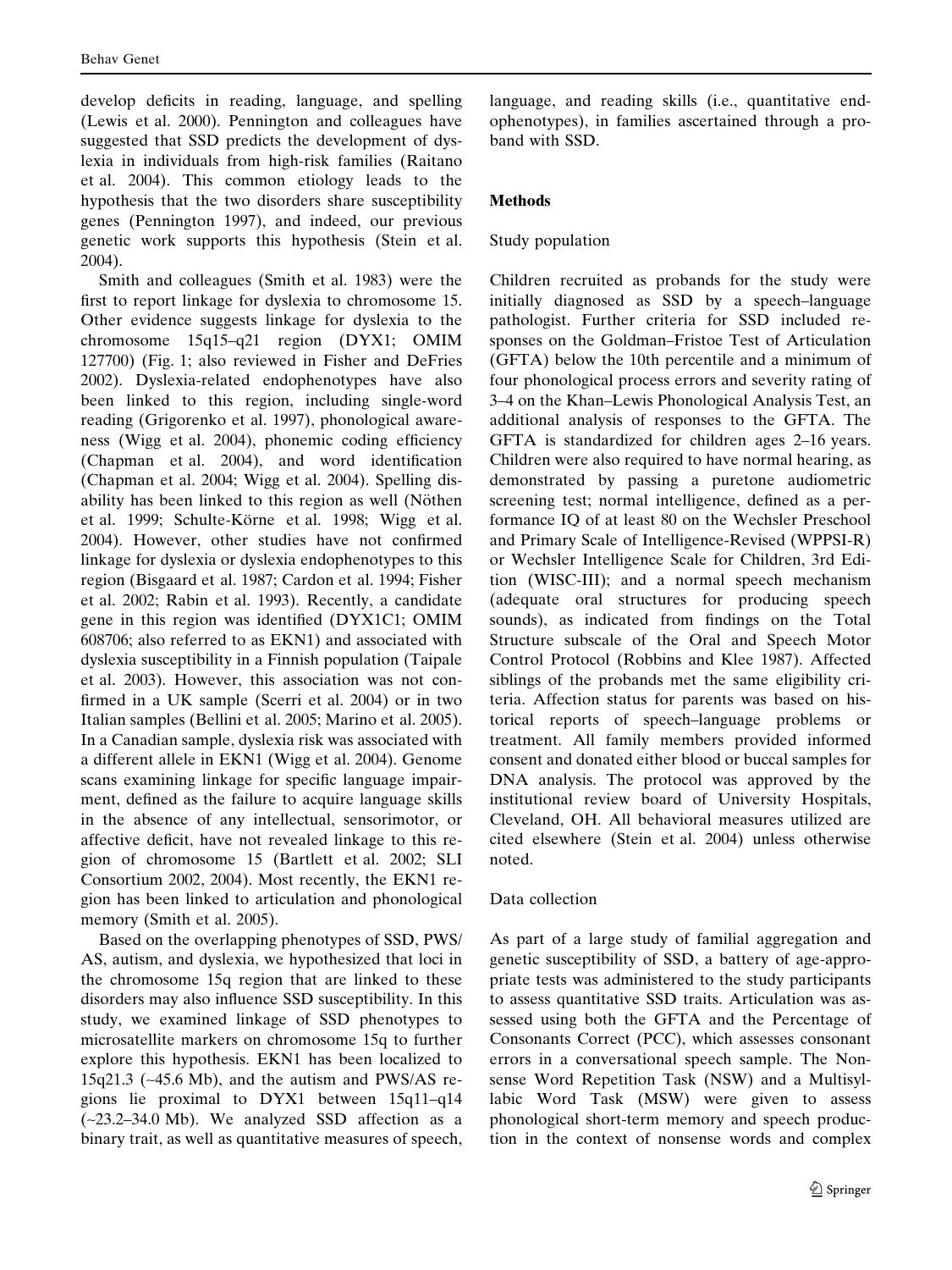to participants aged 4–18 years. Measures of oral motor skills included the Oral and Speech Motor Control Protocol (Robbins and Klee 1987) for children 2–6 years of age and the Fletcher Time-by-Count Test of Diadochokinetic Rate (Fletcher 1977) for older children. This test evaluates the motor function underlying speech–sound production. Both measures require the subject to rapidly repeat single (ORALMOT1) and multiple (ORALMOT2) syllable sequences. The number of syllable repetitions that the subject performs in 1 min are recorded. Normative data is available from 2 to 13 years. Three reading tests were also given to children aged 7 years and older. To assess reading decoding of real and nonsense words, we administered the Word Identification and Word Attack subtests of the Woodcock Reading Mastery Test (WRMT-ID and WRMT-AT). To measure reading comprehension, we administered the Wechsler Individual Achievement Test Reading Comprehension subtest (WIAT-RC).

Socioeconomic status (SES) was assessed through the Hollingshead Four Factory Index of Social Class (Hollingshead 1975). The Hollingshead Four Factor Index of Social Class employs the amount of formal education each parent has completed and the occupational level of each parent to compute a score for social class. The ordinal scores range for 1–5, with 1 representing the lowest social class and 5 the highest social class. Examples of occupational rankings are as follows: 1 = unskilled laborer, service worker; 2 = machine operator and semiskilled worker; 3 = skilled craftsman, clerical, or sales;  $4 = \text{medium business}$ , minor professional, technical;  $5 = \text{major}$  business or professional.

# Molecular methods

High molecular weight DNA was isolated from an aliquot of blood with the Puregene Kit [Gentra Systems, Inc] or from buccal swabs using the BioRad InstaGene<sup>1M</sup> Matrix protocol [BioRad Laboratories, Inc.]. Microsatelite markers on chromosome 15q14– q21 (D15S118, D15S214, D15S143, D15S126, D15S209, and D15S117) were genotyped according to previously described methods (Stein et al. 2004). The genotype error rate, found by comparing replicates, was 5.2%.

Inconsistencies in the segregation of the genotypes within families were examined using MARKERINFO (S.A.G.E. v5.0). Individuals who demonstrated Mendelian inconsistencies at multiple markers that could not be resolved by retyping were treated as missing for the purpose of this analysis. The total of Mendelian inconsistencies and unresolvable genotypes represented 6.0% of the data. This error rate, along with the genotype error cited above, are likely due to poor DNA quality, since 82.74% of the missing data were found in buccal samples. After this data cleaning step, the marker informativity, in terms of Shannon information content, ranged from 0.7084 (D15S118) to 0.9480 (D15S117). Relationships were confirmed using a likelihood-based analysis of all available molecular data, implemented in RELPAIR (Epstein et al. 2000). Finally, because of the proximity of this region to those associated with PWS/AS, we examined genotypes for potential trisomy, but found no such evidence. The distances between markers were ascertained using the most recent map available (Kong et al. 2004).

# Statistical analyses

Prior to statistical genetic analysis, quantitative phenotypes were stepwise adjusted for age, age<sup>2</sup>, sex, SES, and any significant two-way interactions within a regression model. The resulting residuals were used in linkage analyses. Marker allele frequencies were estimated using maximum likelihood methods in the FREQ program of S.A.G.E. v5.0. Identity-by-descent (IBD) sharing distributions for each marker were then generated by the GENIBD (S.A.G.E. v5.0) program. Both singlepoint and multipoint IBD estimates were computed and analyzed; for brevity, only the multipoint linkage results, which are more conservative, will be described here.

We examined the chromosome 15q14–q21 region using two complementary model-free linkage analysis approaches. First, we examined linkage to the binary and quantitative traits using Haseman–Elston regression (Elston et al. 2000; Haseman and Elston 1972), which regresses the sibpair trait value on the proportion of alleles shared IBD. A variety of parameterizations, as implemented in SIBPAL, are available for modeling the sibpair trait value. We utilized the weighted sum of the squared sibpair trait difference and squared mean-corrected sibpair trait sum (w4 option). This method provides the greatest power for analysis of large samples (Shete et al. 2003). However, the power of this method in finite samples is unknown. Thus, we tried a variety of parameterizations, and the w4 consistently gave the smallest *P*-values though all analyses agreed on significance. For the analysis of binary traits, the mean was set to the population prevalence of the disorder being analyzed (3.8% for SSD (Shriberg et al. 1999), 7% for language impairment (Tomblin et al. 1997) and 5% for reading impairment (Shaywitz et al. 1990)). Empirical P-values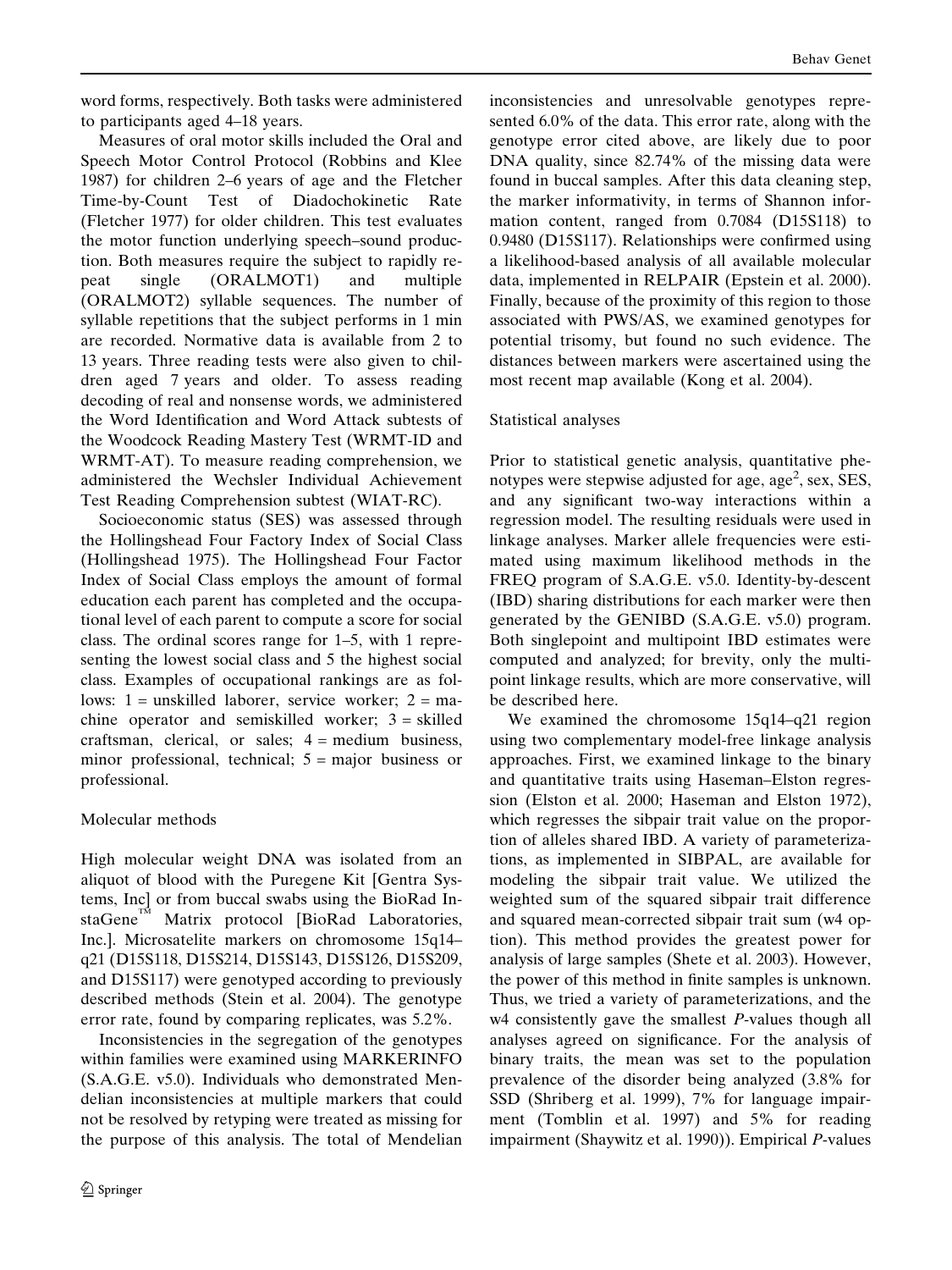were estimated using 10,000 permutations when significance attained the  $\alpha$  =0.05 threshold.

Second, we conducted an affected sibpair (ASP) analysis using the conditional logistic model (Goddard et al. 2001; Olson 1999), as implemented in LODPAL (S.A.G.E. v5.0). LODPAL estimates  $\lambda_i$ , which is the recurrence risk ratio for an affected relative pair that shares *i* alleles IBD (for  $i = 0.1$ , or 2). The oneparameter model adds the further constraint that  $\lambda_2$ =3.634 $\lambda_1$ –2.634, based on the minimax argument of Whittemore and Tu (1998). The effect of a covariate was assessed by estimating  $\lambda_1=\exp(\beta_1 + \gamma y)$ , where  $\beta$ measures the genetic effect at the marker and y is a phenotypic covariate. In essence, the ASP model assessed the relationship between allele sharing IBD and the sibpair recurrence risk as a function of phenotypic covariates. The covariates accounted for heterogeneity between sibpairs and thus increased the sensitivity of the analysis to detect phenotypic similarity in the linked ASPs. A significant increase in the evidence for linkage, as assessed by a likelihood ratio test, indicates the covariate explains the heterogeneity between sibpairs.

Incorporation of covariates within the conditional logistic model also allowed for the inclusion of discordant and concordantly unaffected sibpairs, as well as parent-of-origin effects. A parent-of-origin effect (justified by the fact that the PWS/AS are known to be imprinted) was assessed by comparing a model partitioning allele sharing of the maternal and paternal alleles with a standard model that does not allow for

maternal and paternal differences. Specifically, separate estimates of  $\beta_1$  are computed for maternal and paternal alleles and models with these parameters are compared with a baseline using a likelihood ratio test. Because the parent-of-origin analysis presented here includes all sibpairs for increased power (ASPs, concordantly unaffected, and discordant), the model comparison used to assess parent-of-origin effect models has 2 df.

#### Results

We analyzed linkage to speech production and reading phenotypes in 151 families, 126 of which were Caucasian (Table 1). Other ethnicities included African American (16 families) and East Asian (1 family), with the remainder of mixed descent. There were 2 extended pedigrees, both of which were Caucasian. Although rates of affection were higher in males than in females, the male/female ratio did not differ by ethnicity ( $P = 0.67$ ). Demographic and comorbidity data are provided in Table 1. Non-Caucasians had a significantly larger proportion of probands and siblings with language disability that the Caucasian group  $(P = 0.001$  and  $P < 0.0005$ , respectively). The non-Caucasian group also had a greater proportion of siblings with reading disability ( $P = 0.002$ ). In addition, Caucasian affected siblings tended to be younger than their non-Caucasian counterparts  $(P = 0.019)$ .

| Characteristic of sample                                  | Caucasian families | Other ethnicities |  |
|-----------------------------------------------------------|--------------------|-------------------|--|
| Description of families                                   |                    |                   |  |
| Number of pedigrees                                       | 126                | 25                |  |
| Number of individuals                                     | 563                | 101               |  |
| Number of males/females                                   | 310/253            | 49/52             |  |
| Number of full sibling pairs                              | 316                | 42                |  |
| Mean sibship size (range)                                 | $2.51(1-7)$        | $1.91(1-4)$       |  |
| Number of half sibling pairs                              | 10                 | 8                 |  |
| Number of concordantly affected sibling pairs             | 99                 | 14                |  |
| Number of concordantly affected half sibling pairs        | 1                  | $\overline{2}$    |  |
| Description of individuals                                |                    |                   |  |
| Age                                                       |                    |                   |  |
| Mean age of proband (range)                               | $6.01(3-12)$       | $6.26(3-10)$      |  |
| Mean age of affected siblings (range)                     | $7.25(3-12)$       | $8.86(4-11)$      |  |
| Mean age of unaffected siblings (range                    | $7.70(2-17)$       | $8.22(3-11)$      |  |
| SES: Hollingshead four-factor index                       |                    |                   |  |
| Category 1                                                | $1.7\%$            | 22.2%             |  |
| Category 2                                                | $6.9\%$            | 18.5%             |  |
| Category 3                                                | 18.1%              | 22.2%             |  |
| Category 4                                                | 45.7%              | 22.2%             |  |
| Category 5                                                | 27.6%              | 14.8%             |  |
| Comorbidities                                             |                    |                   |  |
| Prevalence of language disability in probands             | 58.5%              | 92.0%             |  |
| Prevalence of language disability in siblings             | 17.4%              | 52.6%             |  |
| Prevalence of reading disability in siblings <sup>a</sup> | 19.3%              | 42.1%             |  |
|                                                           |                    |                   |  |

<sup>a</sup>Probands were too young at the time of enrollment to ascertain reading disability

Table 1 Description of

families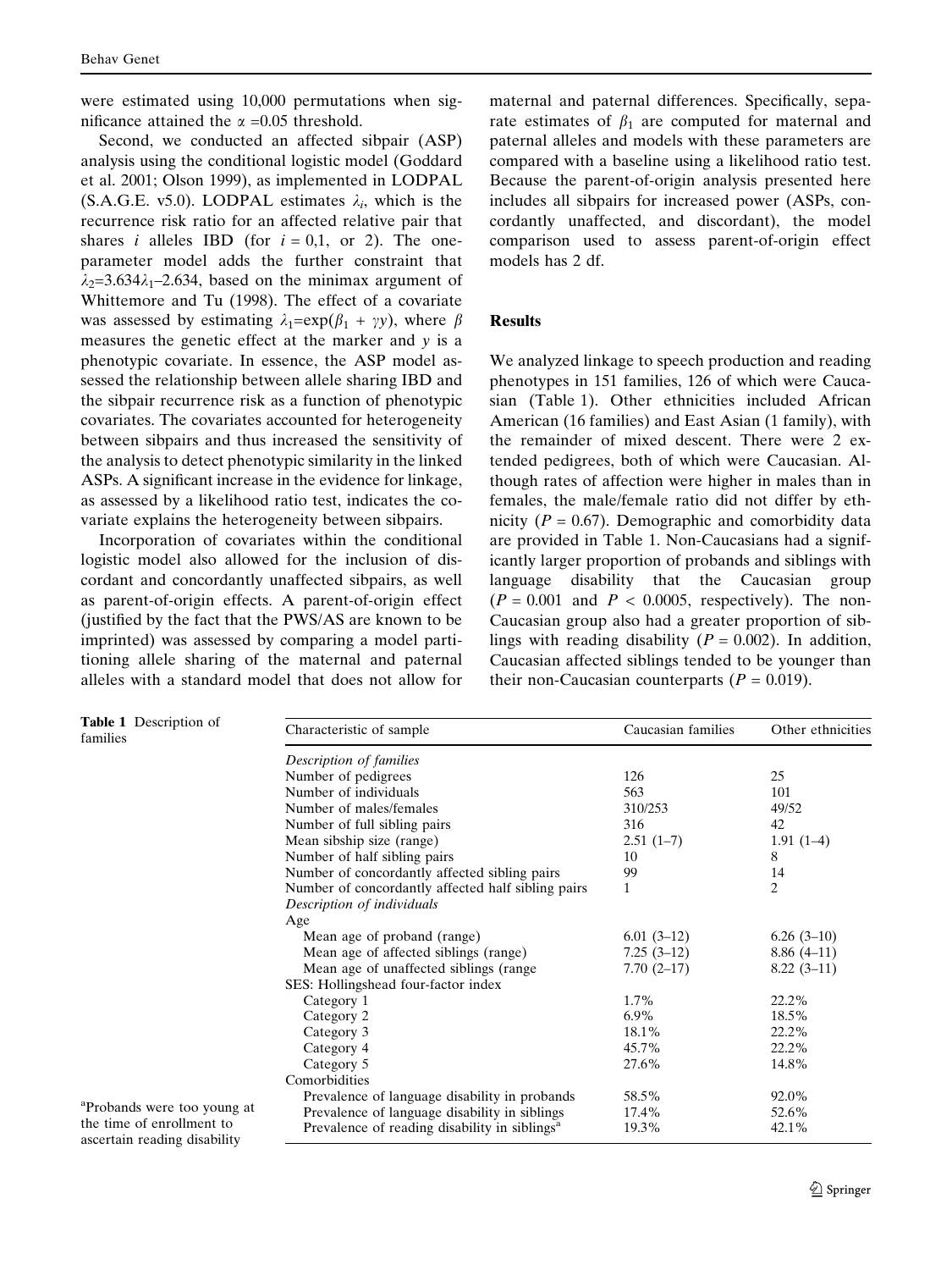Fig. 2 Haseman–Elston linkage analysis results. Results of Haseman–Elston regression analyses for SSD in Caucasians alone and in the total sample, and for oralmotor function in Caucasians alone, plotted as  $-log_{10} (P$ value) on the Y-axis against marker location on the X-axis



The results of the Haseman–Elston linkage analysis of speech affection are displayed in Fig. 2. Because there were insufficient numbers of families of other ethnicities to conduct a fully stratified analysis, we analyzed data for Caucasians only as well as for the total sample. Nominally significant evidence for linkage in the Caucasian subsample extended from marker D15S118 to D15S209, with the most significant results at D15S214 (empirical  $P = 0.0072$ ) (Fig. 2). Analysis of the total sample revealed nominal significance at marker D15S214 ( $P = 0.042$ ). These results suggest that the Caucasian subsample is more homogeneous than the total sample, and that there may be genetic heterogeneity in the other ethnic groups that we cannot account for given the small size of our non-Causasian subgroup. ORALMOT1, the repetition of single syllable sounds, also demonstrated tentative linkage to D15S118 for the Caucasian subgroup (empirical  $P = 0.048$ ). The remaining speech production and reading traits did not attain significant linkage at the  $\alpha$ =0.05 level for the Caucasian subgroup (data not shown).

Results from the conditional logistic analyses are presented in Table 2. Data were again analyzed for the Caucasian subgroup as well as for the total sample, though significance was only attained in the caucasian subgroup. The inclusion of the two oral motor measures significantly increased the evidence for linkage at D15S118 and D15S214 (ORALMOT1: difference between models:  $P = 0.001$  and 0.004, respectively; ORALMOT2:  $P = 0.026$  and  $P = 0.021$ ). Similarly, the inclusion of GFTA as a covariate increased the evidence for linkage at D15S118 (difference between models:  $P = 0.054$ ) and D15S214 (difference between models:  $P = 0.021$ ). The inclusion of NSW as a covariate also increased the LOD score at D15S118, though non-significantly (difference between models:  $P = 0.133$ ). These results suggest that a putative locus in this region is involved in oral-motor function, articulation, and phonological memory. Inclusion of MSW and PCC did not significantly increase the evidence for linkage (data not shown). Because data on reading variables were only available for older siblings, we were unable assess the effect of these phenotypic covariates on linkage evidence.

Figure 3 displays LOD scores by chromosomal location that were obtained from analysis of parent-oforigin effects and Table 3 presents specific parameter estimates for marker D15S118. Though not significant at the  $\alpha$ =0.05 level, the results suggest a parent-of-origin effect related to the linkage for SSD to the 15q14 region ( $P = 0.0633$ ). Specifically, these results support the possibility of increased maternal allele sharing as the major contributor to the linkage signal. The fact that the parent-of-origin effect appeared to contribute only at the 15q14 end of the marker coverage, which abuts the PWS region, lends further support to this hypothesis.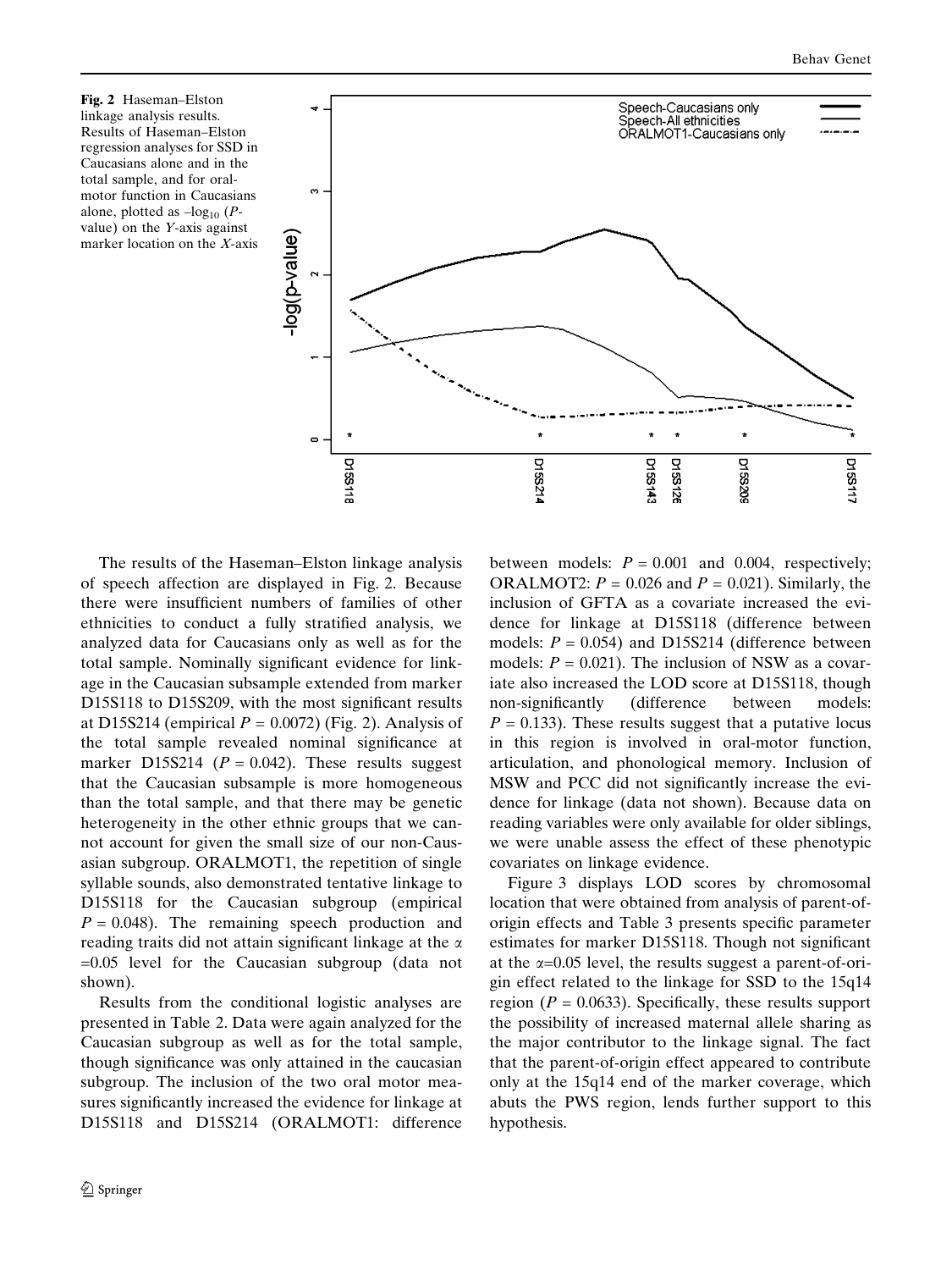Table 2 Conditional logistic models with covariates

| Model                | Marker                           | LOD score | Difference between models $(P$ -value) |
|----------------------|----------------------------------|-----------|----------------------------------------|
| <b>Baseline</b>      | D <sub>15</sub> S <sub>118</sub> | 0.284     |                                        |
|                      | D <sub>15</sub> S <sub>214</sub> | 0.089     |                                        |
| ORALMOT1             | D <sub>15</sub> S <sub>118</sub> | 2.595     | 0.001                                  |
|                      | D15S214                          | 1.850     | 0.004                                  |
| ORALMOT <sub>2</sub> | D <sub>15</sub> S <sub>118</sub> | 1.368     | 0.026                                  |
|                      | D <sub>15</sub> S <sub>214</sub> | 1.240     | 0.021                                  |
| <b>GFTA</b>          | D <sub>15</sub> S <sub>118</sub> | 1.092     | 0.054                                  |
|                      | D <sub>15</sub> S <sub>214</sub> | 1.245     | 0.021                                  |
| <b>NSW</b>           | D <sub>15</sub> S <sub>118</sub> | 0.775     | 0.133                                  |

Fig. 3 Parent-of-origin analysis using conditional logistic model. Results of the conditional logistic analysis for models with and without parameters allowing for the parent-of-origin effect. LOD scores are plotted on the Yaxis against marker location on the X-axis



Table 3 Parent-of-origin analysis at marker D15S118 using all sibpairs

| Model                                    | LOD score        | Beta1 m <sup>a</sup> | Beta1 <sub>p</sub> | Difference between models $(P-value)^b$ |
|------------------------------------------|------------------|----------------------|--------------------|-----------------------------------------|
| Baseline model<br>Parent-of-origin model | 0.6304<br>2.1707 | 0.1264<br>0.1980     | 0.0837             | 0.0633                                  |

<sup>a</sup>The baseline model constrains beta1 m = beta1p

b 2 df test

## **Discussion**

This study investigated linkage for SSD phenotypes to the region of chromosome 15 containing genes related to autism and PWS/AS (15q14), as well as to dyslexia (DYX1). We found suggestive evidence for linkage to the 15q14 region using SSD affection as a binary trait as well as ORALMOT1, but no evidence for linkage to the DYX1 region. Using a conditional logistic analysis of ASPs, we found strong evidence for linkage to D15S118 and D15S214 with the inclusion of the covariates ORALMOT1, ORALMOT2, GFTA and NSW. These covariates assess the oral-motor function (ORALMOT1, ORALMOT2), articulation (GFTA), and phonological memory (NSW) components of speech production. We also found potential evidence for a parent-of-origin effect at this locus. Together with our understanding of the speech manifestations of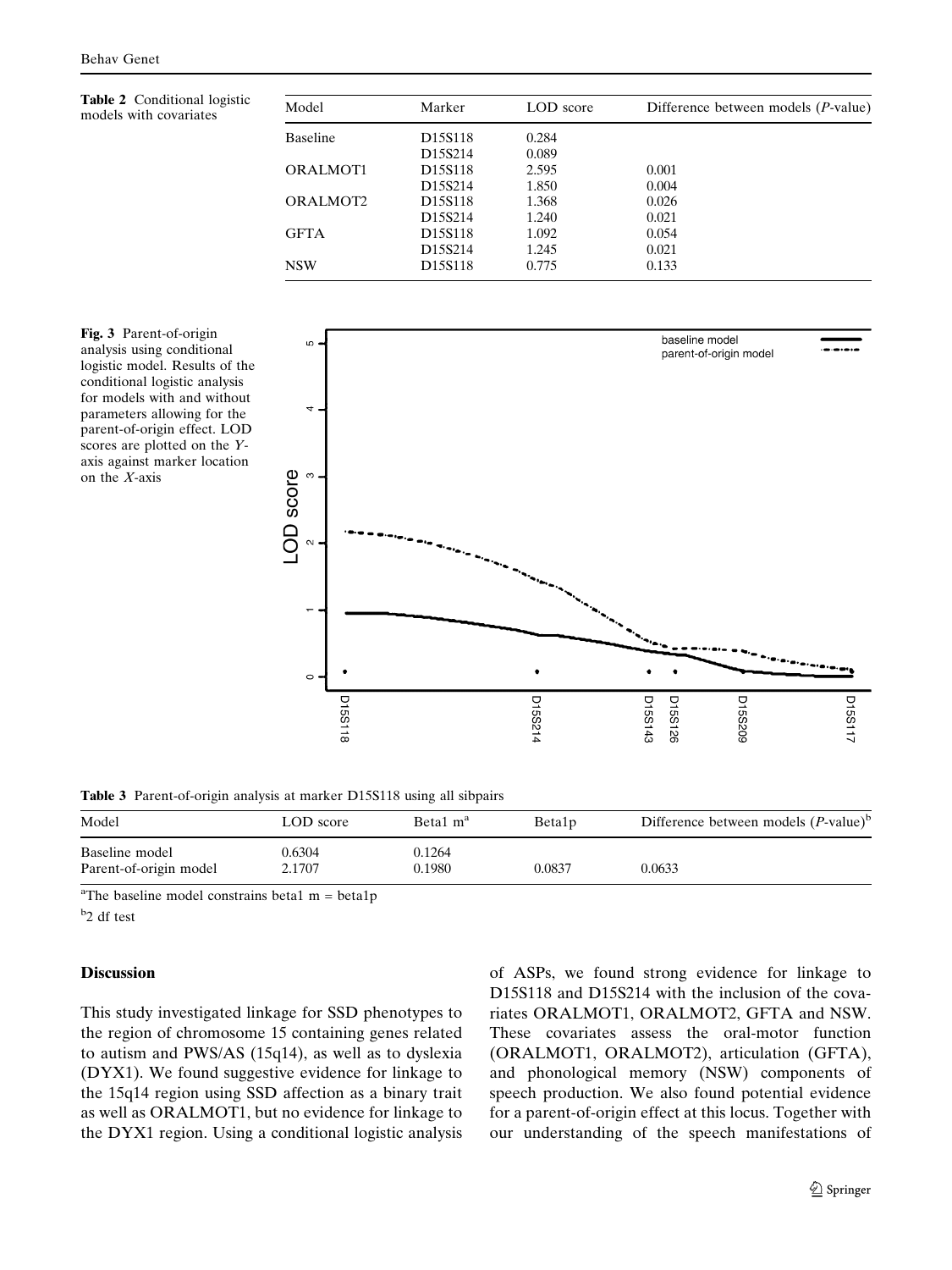PWS and autism (described below), these results suggest that a locus at or near 15q14, the region associated with PWS and autism, is also linked to SSD.

D15S118 is approximately 3 Mb distal to 15q13, which delineates the telomeric end of the PWS region (15q11–q13). Since linkage effects extend much farther than this distance, it is plausible that we are detecting the PWS/autism locus. Given the phenotypic relationship between PWS/AS and speech-related traits (Butler et al. 2004; Cassidy et al. 1997; Lewis et al. 2002; Roof et al. 2000), as well as autism (Shriberg et al. 2001), these studies suggest that a gene in the 15q11– q13 region may influence speech-related traits like SSD. Evidence of a potential parent-of-origin effect is of special relevance in this regard, as the region containing genes for PWS/AS is known to be imprinted (Dykens et al. 2004). Recently, reduced paternal transmission on 15q11.2 was associated with autism, suggesting the paternal allele is protective (Curran et al. 2005). In addition, Maestrini et al. (2000) found a maternally-inherited duplication on 15q that was associated with autism, further suggesting that our linkage results point to an autism locus rather than to DYX1. To further explore the hypothesis that a locus in this region is linked to SSD, genotyping of additional single nucleotide polymorphisms (SNPs) spanning this region is in progress. Our maximal linkage effects occur roughly 15 Mb centromeric from EKN1, which is too small a distance to definitively conclude that we are observing the effects of a different locus (Cordell 2001). However, because we did not attain even marginal significance in the DYX1 region, our findings make such a possibility unlikely. The fact that autism was not observed in the study population used to establish an association of dyslexia to the DYX1C1 region (Ylisaukko-oja et al. 2004) provides further support for distinct loci for dyslexia and autism. In fact, we hypothesize there may be additional loci in this region whose roles may be disentangled by future fine mapping and sequencing studies. Dyslexia phenotypes, moreover, have never been linked or associated to the autism/PWS/AS region.

As in previous studies (Bellini et al. 2005; Bisgaard et al. 1987; Cardon et al. 1994; Fisher et al. 2002; Marino et al. 2005; Rabin et al. 1993; Scerri et al. 2004), and a recent meta-analysis (Grigorenko 2005), we were unable to confirm linkage or association to the DYX1 region with speech or reading traits, though association may exist. Also, our linkage results differed from those of Smith et al. (2005) in both traits demonstrating linkage and in location. Though the GFTA measure attained nominally significant linkage, there is roughly 10 cM between the ends of our linked regions,

and ~17 cM between our linked regions for NSW. Though we analyzed PCC, it did not attain significance, us it did in the analysis by Smith et al. (2005). Analyses in an Italian population found linkage to the DYX1 region (Marino et al. 2004), but no association to EKN1 (Marino et al. 2005), further suggesting genetic heterogeneity in this region. This suggests that DYX1C1/EKN1 may be a dyslexia susceptibility locus only in certain populations, or that it has a small effect not detectable by linkage or association. In addition to the variables described in this report, we also examined measures of vocabulary, rapid naming, verbal shortterm memory, visual speed of processing, and spelling, and did not find any evidence of linkage to the 15q14– 21 region (data not shown). Our lack of linkage findings for rapid naming and spelling measures may reflect differences in the measures employed by Wigg et al. (2004). Wigg et al. used the rapid digit naming subtest of the Comprehensive Test of Phonological Processing (CTOPP), whereas we employed a test assessing rapid naming of colors. The spelling metric we utilized, the Test of Written Spelling, also differed from the Wide Range Achievement Spelling test used by Wigg et al. (2004). The Test of Written Spelling distinguishes between regular and irregular spelling of words whereas the Wide Range Achievement Test does not. Spelling strategies may be different for regular words that can be sounded out than for irregular words that rely on memorization; these skills are influenced in part by phonological processing. Another important difference is that our proband group was younger, and since it is likely that a developmental trajectory affects spelling ability, our sample is not large enough to have the power to detect linkage to reading, spelling, and other quantitative measures with developmental trajectories. Our linkage results of spelling are difficult to compare to those of the German study group's, because they utilized a binary trait definition for spelling deficiency, and because of the difference between the German and English languages (Nöthen et al. 1999; Schulte-Körne et al. 1998).

Our hypothesis of multiple linked loci controlling cognitive abilities on this region of chromosome 15 bears striking similarity to the published genetic analyses of chromosome 7. Mutations in FOXP2 on chromosome 7 have been shown to be involved with apraxia/dyspraxia of speech (MacDermot et al. 2005). As noted by a recent review by Wassink and colleagues, there are several candidate regions on 7q, each yielding inconsistent results (Wassink et al. 2004). A number of studies, particularly those that analyzed language delay in autistic patients, found linkage to the region between 104 and 125 cM (Barrett et al. 1999;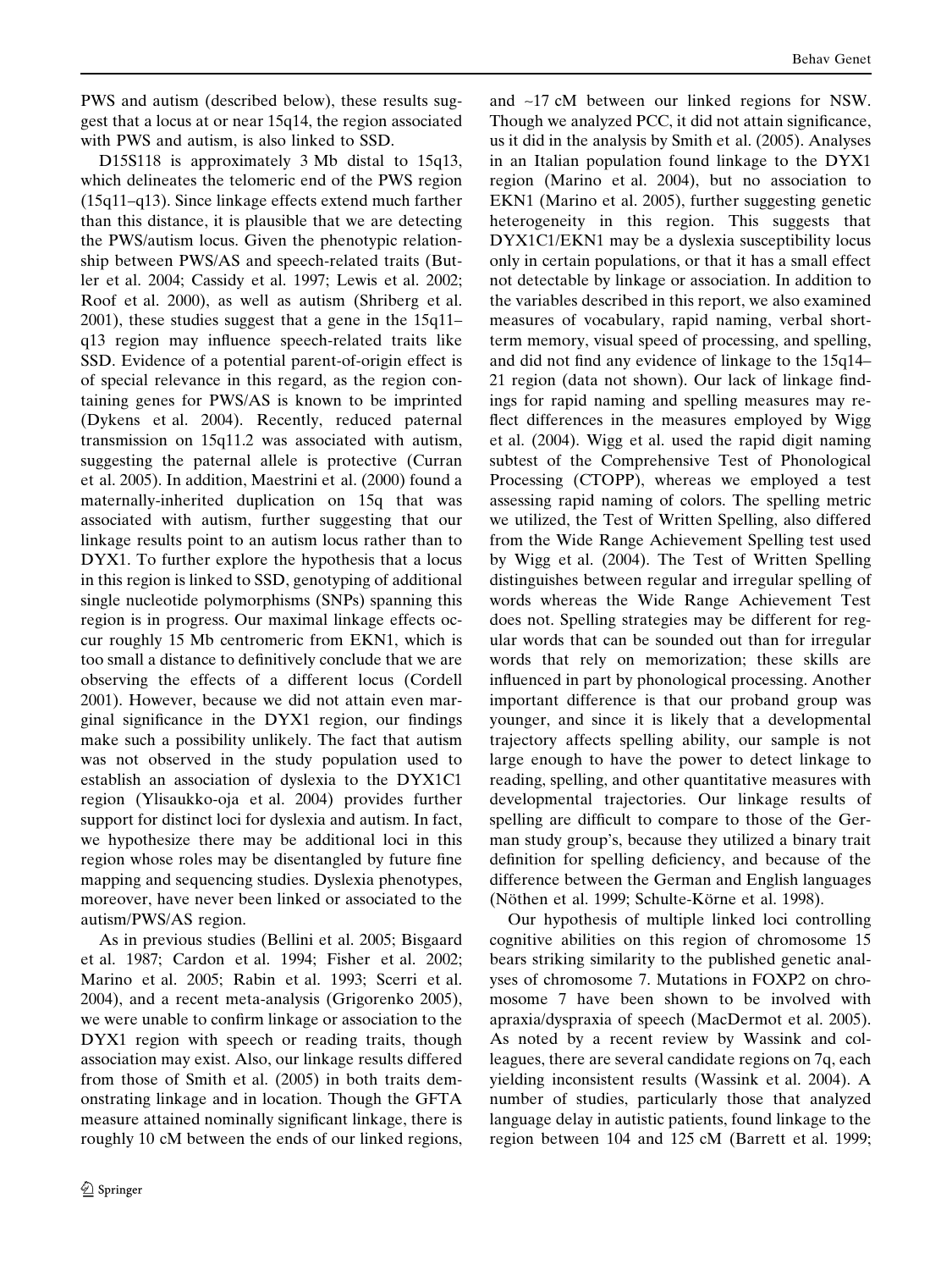Bradford et al. 2001; IMGSAC 2001), and a recent study suggested a polymorphism in FOXP2 was associated with autism (Li et al. 2005), though this was not the polymorphism associated with speech impairment. Other studies analyzing autism only have found linkage to a region between  $135$  and  $150$  cM (Alarcón et al. 2002; Ashley-Koch et al. 1999; IMGSAC 1998, 2001), including a meta-analysis refining the location to 142 cM (Badner and Gershon 2002), suggesting there are two separate loci on chromosome 7q—one controlling speech and/or language, another influencing autism. This possibility of genetic heterogeneity and multiple linked loci on chromosomes 7 and 15 warrants further research.

In sum, we have detected linkage between speechsound phenotypes and chromosome 15q14, which has been linked to autism and PWS/AS. We did not replicate linkage to DYX1C1/EKN1, though this may be a result of the young age of our sample and/or differences in language studied. Fine mapping studies and association analyses are needed to refine these linkage results.

Acknowledgments This research was supported by the NIDCD grants DC00528 and DC004005. CS is supported in part by the NICHD Multidisciplinary Clinical Research Career Development Programs Grant K12 HD049091. Some of the results of this paper were obtained by using the program package S.A.G.E. Release 5.0, which is supported by U. S. Public Health Resource Grant RR03655 from the National Center for Research Resources.

#### **References**

- Alarcón M, Cantor RM, Liu J, Gilliam TC, the Autism Genetic Resource Exchange Consortium, Geschwind DH (2002) Evidence for a language quantitative trait locus on chromosome 7q in multiplex autism families. Am J Hum Genet 70:60–71
- Alvares RL, Downing SF (1998) A survey of expressive communication skills in children with Angelman syndrome. Am J Speech–Lang Pathol 7:14–24
- Ashley-Koch A, Wolpert CM, Menold MM, Zaeem L, Basu S, Donnelly SL, Ravan SA, Powell CM, Qumsiyeh MB, Aylsworth AS, Vance JM, Gilbert JR, Wright HH, Abramson RK, DeLong GR, Cuccaro ML, Pericak-Vance MA (1999) Genetic studies of autistic disorder and chromosome 7. Genomics 61:227–236
- Badner JA, Gershon ES (2002) Regional meta-analysis of published data supports linkage of autism with markers on chromosome 7. Mol Psychiatry 7:56–66
- Barrett S, Beck JC, Bernier R, Bisson E, Braun TA, Casavant TL, Childress D, Folstein SE, Garcia M, Gardiner MB, Gilman S, Haines JL, Hopkins K, Landa R, Meyer NH, Mullane JA, Nishimura DY, Palmer P, Piven J, Purdy J, Santangelo SL, Searby C, Sheffield V, Singleton J, Slager S, Struchen T, Svenson S, Vieland V, Wang K, Winklosky B (1999) An autosomal genomic screen for autism. Collaborative linkage study of autism. Am J Med Genet 88:609–615
- Bartlett CW, Flax JF, Li W, Vieland VJ, Basett AS, Tallal P, Brzustowicz LM (2002) A major susceptibility locus for specific language impairment is located on chromosome 13q21. Am J Hum Genet 71:45–55
- Bellini G, Bravaccio C, Calamoneri F, Donatella CM, Fiorillo P, Gagliano A, Mazzone D, del Giudice EM, Scuccimarra G, Militerni R, Pascotto A (2005) No evidence for association between dyslexia and DYX1C1 functional variants in a group of children and adolescents from Southern Italy. J Mol Neurosci 27:311–314
- Bisgaard ML, Eiberg H, Møller N, Niebuhr E, Mohr J (1987) Dyslexia and chromosome 15 heteromorphism: negative lod score in a Danish material. Clin Genet 32:118–119
- Bishop D (2001) Genetic influences on language impairment and literacy problems in children: same or different? J Child Psychol Psychiatry 42:189–198
- Boyar FZ, Whitney MM, Lossie AC, Gray BA, Keller KL, Stalker HJ, Zori RT, Geffken G, Mutch J, Edge PJ, Voeller KS, Williams CA, Driscoll DJ (2001) A family with a grandmaternally derived interstitial duplication of proximal 15q. Clin Genet 60:421–430
- Bradford Y, Haines J, Hutcheson H, Gardiner M, Braun T, Sheffield V, Casavant TL, Huang W, Wang K, Vieland V, Folstein SE, Santangelo SL, Piven J (2001) Incorporating language phenotypes strengthens evidence of linkage to autism. Am J Med Genet 105:539–547
- Butler MG, Bittel DC, Kibiryeva N, Talebizadeh Z, Thompson T (2004) Behavioral differences among subjects with Prader-Willi syndrome and type I or type II deletion and maternal disomy. Pediatrics 113:565–573
- Cardon L, Smith S, Fulker D, Kimberling W, Pennington B, DeFries J (1994) Quantitative trait locus for reading disability on chromosome 6. Science 266:276–279
- Cassidy SB, Forsythe M, Heeger S, Nicholls RD, Schork N, Benn P, Schwartz S (1997) Comparison of phenotype between patients with Prader-Willi syndrome due to deletion 15q and uniparental disomy 15. Am J Med Genet 68:433–440
- Chapman NH, Igo RP, Thomson JB, Matsushita M, Brkanac Z, Holzman T, Berninger VW, Wijsman EM, Raskind WH (2004) Linkage analysis of four regions previously implicated in dyslexia: confirmation of a locus on chromosome 15q. Am J Med Genet 131B:67–75
- Cordell H (2001) Sample size requirements to control for stochastic variation in magnitude and location of allele-sharing linkage statistics in affected sibling pairs. Ann Hum Genet 65:491–502
- Curran S, Roberts S, Thomas S, Veltman M, Browne J, Medda E, Pickles A, Sham P, Bolston PF (2005) An association analysis of microsatellite markers across the Prader-Willi/ Angelman critical region on chromosome 15 (q11–13) and autism spectrum disorder. Am J Med Genet 137B:25–38
- Dykens EM, Sutcliffe JS, Levitt P (2004) Autism and 15q11–q13 disorders: behavioral, genetic, and pathophysiological issues. Ment Retard Dev Disabil Res Rev 10:284–291
- Elston R, Buxbaum S, Jacobs K, Olson J (2000) Haseman and Elston revisited. Genet Epidemiol 19:1–17
- Epstein MP, Duren WL, Boehnke M (2000) Improved inference of relationship for pairs of individuals. Am J Hum Genet 67:1219–1231
- Fisher SE, DeFries JC (2002) Developmental dyslexia: genetic dissection of a complex cognitive trait. Nat Rev Neurosci 3:767–780
- Fisher S, Francks C, Marlow A, MacPhie I, Newbury D, Cardon L, Ishikawa-Brush Y, Richardson A, Talcott J, Gayan J, Olson R, Pennington B, Smith S, DeFries J, Stein J, Monaco A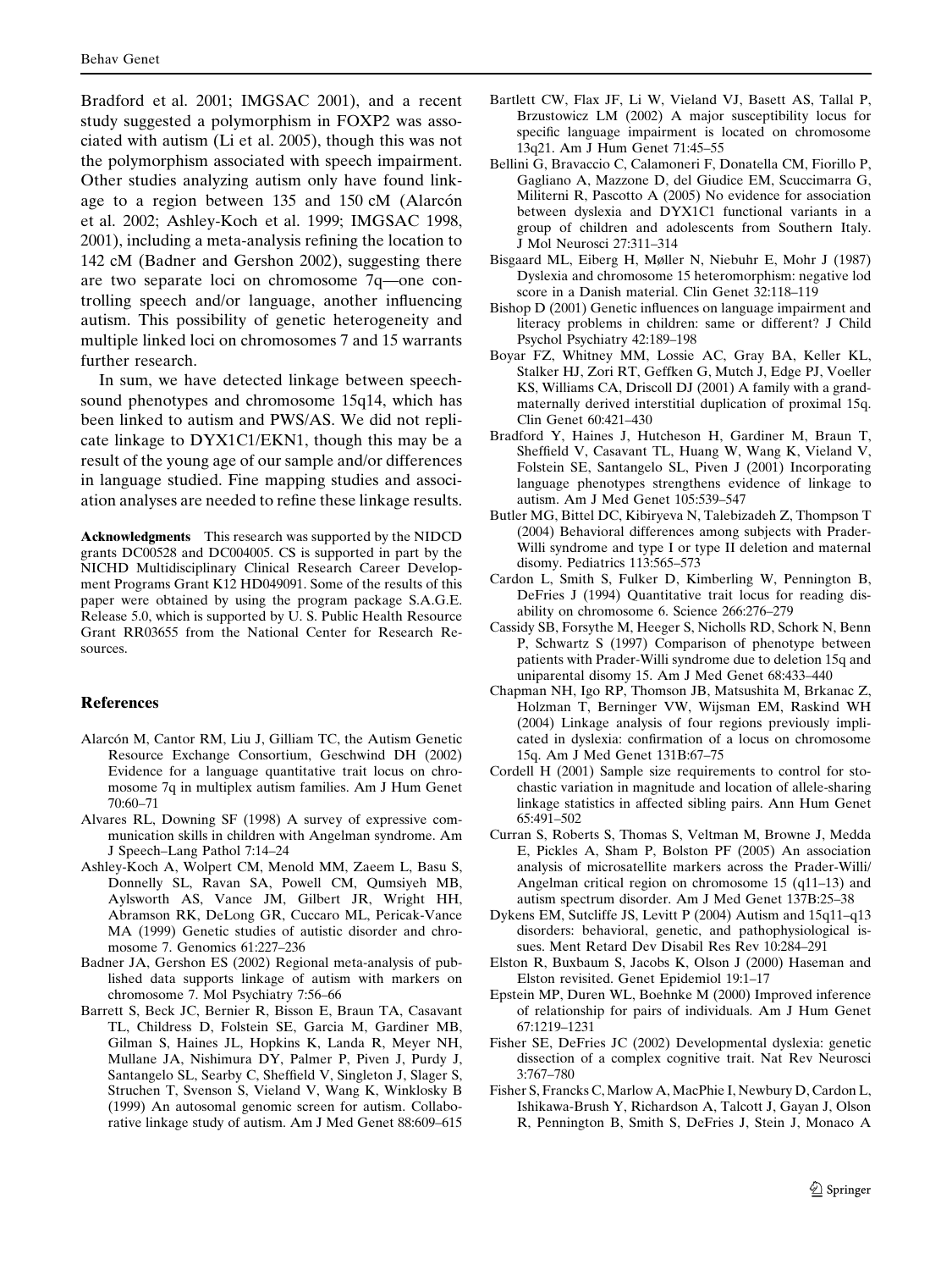(2002) Independent genome-wide scans identify a chromosome 18 quantitative-trait locus influencing dyslexia. Nat Genet 30:86–91

- Flax JF, Realpe-Bonilla T, Hirsch LS, Brzustowicz LM, Bartlett CW, Tallal P (2003) Specific language impairment in families: evidence for co-occurence with reading impairments. J Speech Lang Hearing Res 46:530–543
- Fletcher D (1977) The Fletcher Time-by-count test of diadochokinetic syllable rate. C.C. Publications, Inc., Tigard, OR
- Goddard KAB, Witte JS, Suarez BK, Catalona WJ, Olson JM (2001) Model-free linkage analysis with covariates confirms linkage of prostate cancer to chromosomes 1 and 4. Am J Hum Genet 68:1197–1206
- Grigorenko E (2005) A conservative meta-analysis of linkage and linkage-association studies of developmental dyslexia. Sci Stud Read 9:285–316
- Grigorenko E, Wood F, Meyer M, Hart L, Speed W, Shuster A, Pauls D (1997) Susceptibility loci for distinct components of developmental dyslexia on chromosome 6 and 15. Am J Hum Genet 60:27–39
- Haseman J, Elston R (1972) The investigation of linkage between a quantitative trait and a marker locus. Behav Genet 2:3–19
- Hollingshead AB (1975) Four factor index of social class. Department of Sociology, Yale University, New Haven, CT.
- IMGSAC (1998) A full genome screen for autism with evidence for linkage to a region on chromosome 7q. Hum Mol Genet 7:571–8
- IMGSAC (2001) Further characterization of the autism susceptibility locus AUTS1 on chromosome 7q. Hum Mol Genet 10:973–982
- Kong X, Murphy K, Raj T, He C, White PS, Matise TC (2004) A combined linkage-physical map of the human genome. Am J Hum Genet 75:1143–1148
- Lewis B, Freebairn L, Heeger S, Cassidy SB (2002) Speech and language skills of individuals with Prader-Willi syndrome. Am J Speech-Lang Pathol 11:285–294
- Lewis B, Freebairn L, Taylor G (2000) Academic outcomes in children with histories of speech sound disorders. J Commun Disord 33:11–30
- Li H, Yamagata T, Mori M, Momoi MY (2005) Absence of causative mutations and presence of autism-related allele in FOXP2 in Japanese autistic patients. Brain Dev 27:207– 210
- MacDermot KD, Bonora E, Sykes N, Couple A-M, Lai CSL, Vernes SC, Vargha-Khadem F, McKenzie F, Smith RL, Monaco AP, Fisher SE (2005) Identification of FOXP2 truncation as a novel cause of developmental speech and language deficits. Am J Hum Genet 76:1074–1080
- Maestrini E, Paul A, Monaco AP, Bailey A (2000) Identifying autism susceptibility genes. Neuron 28:19–24
- Marino C, Giorda R, Lorusso ML, Vanzin L, Salandi N, Nobile M, Citterio A, Beri S, Crespi V, Battaglia M, Molteni M (2005) A family-based association study does not support DYX1C1 on 15q21.3 as a candidate gene in developmental dyslexia. Eur J Hum Genet 13:491–499
- Marino C, Giorda R, Vanzin L, Nobile M, Lorusso ML, Baschirotto C, Riva L, Molteni M, Battaglia M (2004) A locus on 15q15–15qter influences dyslexia: further support from a transmission/disequilibrium study in an Italian speaking population. J Med Genet 41:42–46
- Moncla A, Malzac P, Voelckel M-A, Auquier P, Girardot L, Mattei M-G, Philip N, Mattei J-F, Lalande M, Livet M-O (1999) Phenotype–genotype correlation in 20 deletion and 20 non-deletion Angelman syndrome patients. Eur J Hum Genet 7:131–139
- Morris DW, Robinson L, Turic D, Duke M, Webb V, Milham C, Hopkin E, Pound K, Fernando S, Easton M, Hamshere M, Williams N, McGuffin P, Stevenson J, Krawczak M, Owen MJ, O'Donovan MC, Williams J (2000) Family-based association mapping provides evidence for a gene for reading disability on chromosome 15q. Hum Mol Genet 9:843–848
- Muhle R, Trentacoste SV, Rapin I (2004) The genetics of autism. Pediatrics 113:e472–e486
- Nöthen MM, Schulte-Körne G, Grimm T, Cichon S, Vogt IR, Müller-Myhsok B, Propping P, Remschmidt H (1999) Genetic linkage analysis with dyslexia: evidence for linkage of spelling disability to chromosome 15. Eur Child Adolesc Psych 8:III/56-III/59
- Nurmi EL, Dowd M, Tadevosyan-Leyfer O, Haines JL, Folstein SE, Sutcliffe JS (2003) Exploratory subsetting of autism families based on savant skills improves evidence of genetic linkage to 15q11–q13. J Am Acad Adolesc Psychiatry 42:856–863
- Olson JM (1999) A general conditional-logistic model for affected-relative-pair linkage studies. Am J Hum Genet 65:1760–1769
- Pennington BF (1997) Using genetics to dissect cognition. Am J Hum Genet 60:13–16
- Philippe A, Martinez M, Guilloud-Bataille M, Gillberg C, Rastam M, Sponheim E, Coleman M, Zappella M, Aschauer H, Van Maldergem L, Penet C, Feingold J, Brice A, Leboye, M (1999) Genome-wide scan for autism susceptibility genes. Paris Autism Research International Sibpair Study. Hum Mol Genet 8 (5):805–812
- Rabin M, Wen XL, Hepburn M, Lubs HA, Feldman E, Duara R (1993) Suggestive linkage of developmental dyslexia to chromosome 1p34–p36. Lancet 342:178
- Raitano N, Pennington B, Tunick R, Boada R, Shriberg LD (2004) Pre-literacy skills of subgroups of children with speech sound disorders. J Child Psychol Psychiatry 45:821–835
- Robbins J, Klee T (1987). Clinical assessment of oropharyngeal motor development in young children. J Speech Hearing Disord 52:271–277
- Roof E, Stone W, MacLean W, Feurer ID, Thompson T, Butler MG (2000) Intellectual characteristics of Prader-Willi syndrome: comparison of genetic subtypes. J Intellect Disab Res 44:25–30
- Scerri TS, Fisher SE, Francks C, MacPhie IL, Paracchini S, Richardson AJ, Stein JF, Monaco AP (2004) Putative functional alleles of DYX1C1 are not associated with dyslexia susceptibility in a large sample of sibling pairs from the UK. J Med Genet 41:853–857
- Schulte-Körne G, Grimm T, Nöthen MM, Müller-Myhsok B, Cichon S, Vogt IR, Propping P, Remschmidt H (1998) Evidence for linkage of spelling disability to chromosome 15. Am J Hum Genet 63:279–282
- Shaywitz SE, Shaywitz BA, Flether JM, Escobar MD (1990) Prevalence of reading disability in boys and girls: results of the Connecticut study. JAMA 264:998–1002
- Shete S, Jacobs KB, Elston RC (2003) Adding further power to the Haseman and Elston method for detecting linkage in larger sibships: weighting sums and differences. Hum Hered 55:79–85
- Shriberg LD, Austin D (1998) Comorbidity of speech-language disorder: Implications for a phenotype marker for speech delay. In: Paul R (ed) Exploring the speech/language connection. Brookes, Baltimore, pp 73–118
- Shriberg LD, Paul R, McSweeny J, Klin A, Volkmar FR, Cohen DJ (2001) Speech and prosody characteristics of adolescents and adults with high functioning autism and Asperger syndrome. J Speech Lang Hearing Res 44:1097–1115